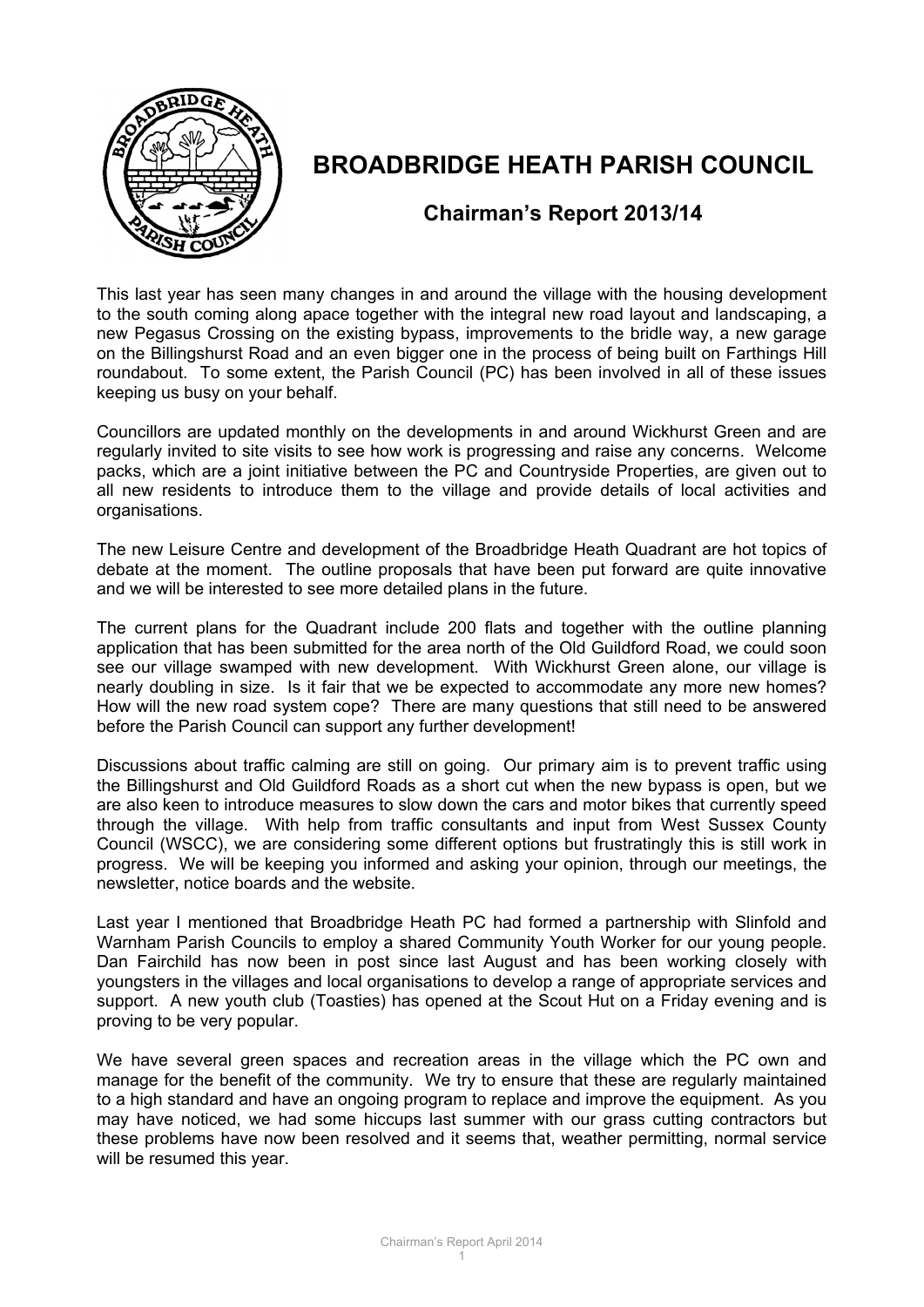This August marks the centenary of the start of World War One. To commemorate this we will be re-landscaping the area around the war memorial in the village and a local family, the Hardings, have kindly donated a very impressive wooden seat to replace the one that is currently there. We will also be sprinkling some poppy seeds around the edges of the Common and the field at the Village Centre.

Our County Councillor, David Sheldon, acts as a liaison between the PC and WSCC and I would like to thank him for his knowledgeable advice and support. David has recently been helping some local residents sort out parking and flooding issues.

We also have close ties with Sussex Police and I am pleased to welcome our new PCSO Alex Griffey. Alex will be providing us with monthly updates as to what is happening in the village and we look forward to working with him.

Unsafe and anti-social parking on verges are two of the main problems being reported to us at the moment although overgrown hedges, potholes and dog fouling are not far behind. We pass complaints onto the relevant authorities, but I would stress that in many cases it is quicker to report issues directly by either making a telephone call or logging the problem on a local authority website e.g. West Sussex County Council's website [love.westsussex.gov.uk](http://love.westsussex.gov.uk/) provides a simple, quick and efficient way to report any issue concerning roads or verges.

We continue to receive a number of consultation documents which we respond to on behalf of the village e.g. we have just received a consultation document asking for our views about a proposed second runway at Gatwick Airport.

A report from the Chairmen of the committees follows:

#### **Councillor David Trangmar – Chairman of the Finance and Establishment Committee**

Between 2010/11 and 2013/14 the parish precept collected through your council tax increased by a total of 2%. As advised in the December edition of the village newsletter, the Parish Council decided that it was necessary to make an increase of 10.9% for 2014/15. For a Band D household, the increase is £4.65 per year (from £42.77 to £47.42), or just short of 9p per week.

The increase is primarily due to youth services which we took on from West Sussex County Council last year, but paid for out of existing reserves in 2013/14.

As Broadbridge Heath changes and grows, we are planning carefully to ensure that our cash reserves allow us to maintain and improve the environment within the whole of the village and the facilities that we provide. Our current reserves are mostly earmarked for future use, such as ensuring that the village has appropriate representation in planning issues, and maintaining the play areas, the exercise equipment and the village's trees and open spaces.

### **Councillor Geoff Clark – Chairman of the Planning Committee**

Perhaps not surprisingly, 2013/14 has been another busy year for planning activities within the parish and the PC Planning Committee. The Wickhurst Green development continues to generate the majority of the workload, as parcels of land are brought forward for development by the specific builders. The volume of information that is generated in support of applications is significant and demands a substantial amount of time to review. We will continue to see applications submitted for this site and looking ahead, this is expected to include further parcels for housing, a community/retail area (Neighbourhood Centre), open spaces and a new primary school for the village.

The application by Gleeson Developments (DC/13/2408) to develop an area of land to the north of Old Guilford Road has generated the most reaction and response from within the parish. It is clear from the responses that the proposed scheme (165 dwellings and a 60 bed care home) is seen to be a step too far for Broadbridge Heath to take.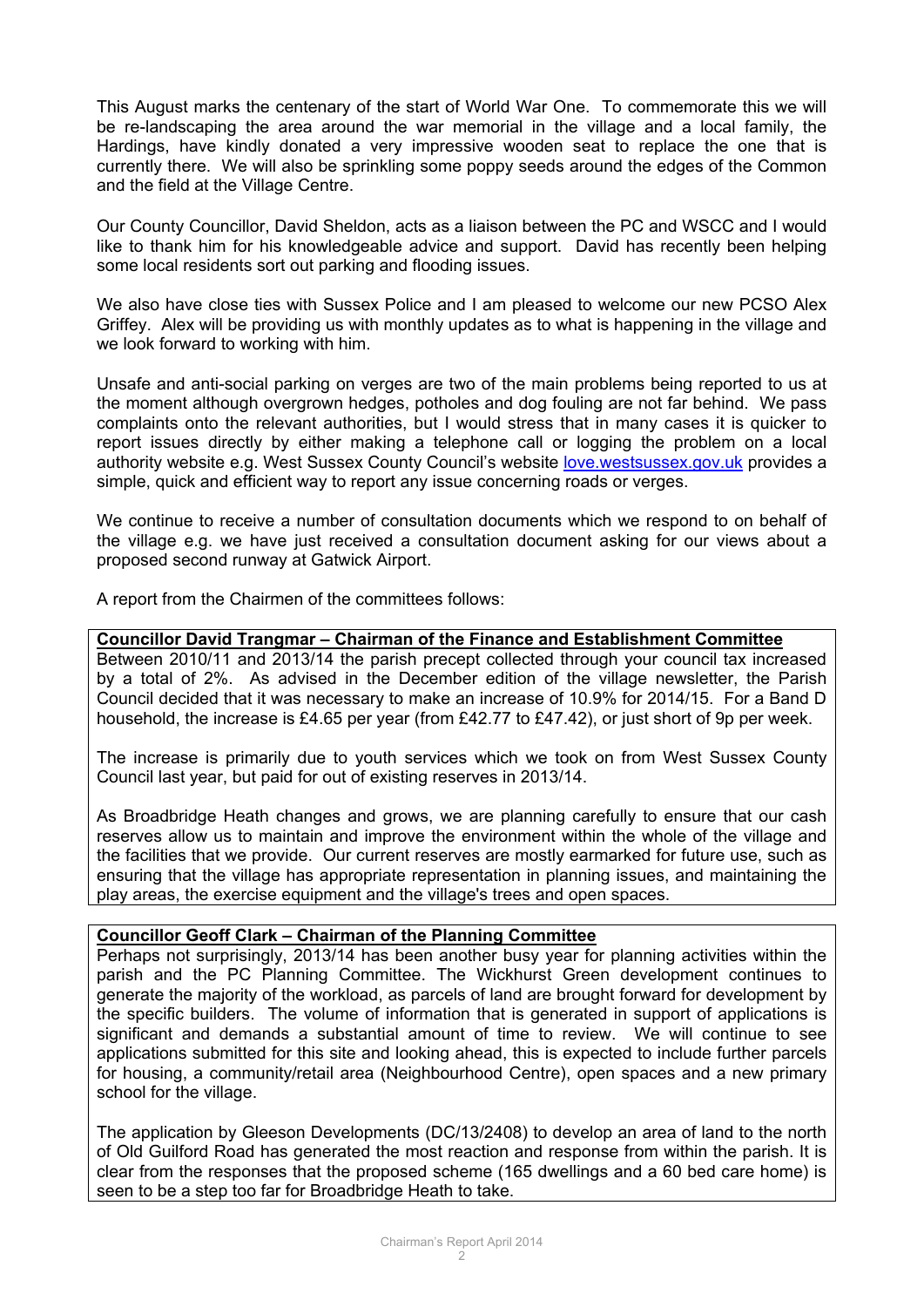Having considered the application and the taken into account the many responses from those living in and around the village, the Parish Council agreed to strongly object to this application.

At the time of writing this application has yet to be considered by the District Council and therefore the outcome of this application is unknown.

Although not strictly considered by the Planning Committee until any application is formally lodged with HDC, we are aware of potential future developments within the village. As has already been mentioned this may include development of the 'Broadbridge Heath Quadrant' as currently being considered by HDC and the future of the current Shelley School site in Wickhurst Lane, once the new school is built.

As in previous years, there have been the usual numbers of applications of a smaller nature, primarily from domestic home owners wishing to extend their properties.

The Planning Committee plans to meet on a monthly basis, but often the need to hold a formal public meeting is not necessary, in particular when considering schemes of a small or minor nature.

Finally I would like to thank the members of the Planning Committee for their time and diligence in reviewing and considering all applications and to all members of the parish who have provided feedback and comment to enable us to form an overall and objective view.

#### **Councillor Ian Johnston – Chairman of the Recreation Committee**

The Recreation sub-committee comprises 6 councillors, and meets 4 times a year, overseeing maintenance and issues/concerns surrounding facilities under parish control, and the local environment. Regular ground maintenance work and inspection of play equipment has been conducted during the year.

Items of particular note, beyond ground maintenance and inspection requirements follow:

- a) **Jubilee Seat, Stone and Plaque**  in August, we were delighted that the seat (made by our very talented handyman Hugh Bayne) stone and plaque, ordered in celebration of the Queen's Jubilee, were sited at the bottom of the Charrington Way green space.
- b) **New Play equipment delivered in Charrington Way** this was installed in November and includes a climbing frame. Before too long the wild flower seeds that were planted earlier in the year will bring some additional colour to this area.
- c) **Approaching completion of Dirt Jump safety improvements**  this last year has been a frustrating time as we were obliged to close the Dirt Jumps pending further safety inspections. After yet more hard work by the boys, with the welcome assistance of some heavy machinery from Countryside Properties, we are now getting close to the full re-opening of this local facility, popular with younger parishioners.

We would like to take this opportunity to thank the organisations who have volunteered their services during the year. This includes the donation of the Jubilee Stone by Horsham Stone and Horsham Green Gym for their work at the Wickhurst Lane underpass and Charrington Way.

It is not only the village, but also the council that has undergone changes this year. Simon Collins joined us in October as a co-opted member and at our April meeting last week, we were pleased to welcome back Penny Hayles who served on the council some years ago.

This means that we now have two vacancies for councillors. This is an interesting time for Broadbridge Heath and if you would like to become actively involved in the work of your Parish